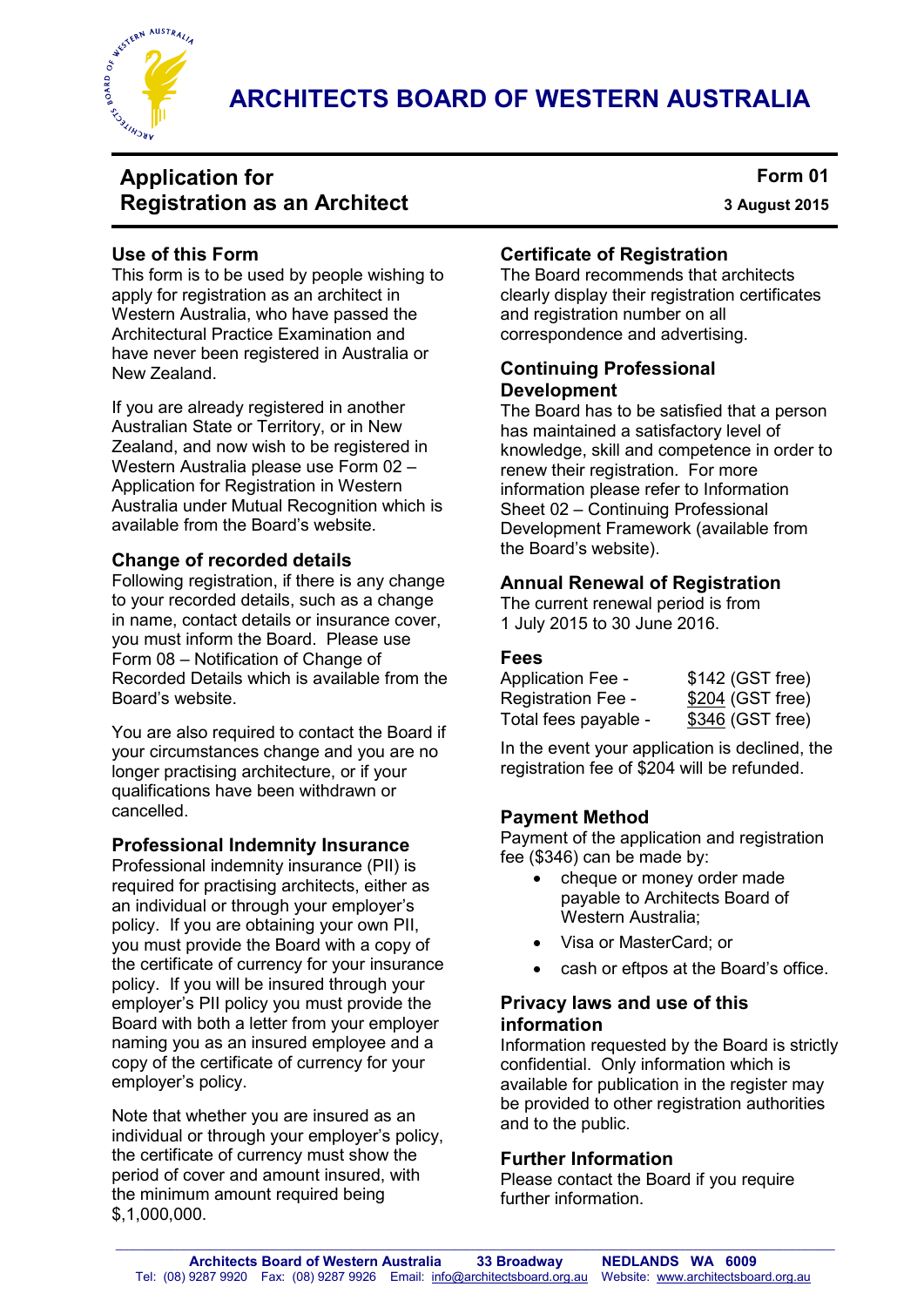

| ABWA use only<br>Date Receipted                     | Date Approved                       | <b>Fees Paid</b> | Receipt No.                                                                                                                                                                | Registration No.                                             | Date Annual Cert Sent                                                                                                              |  |
|-----------------------------------------------------|-------------------------------------|------------------|----------------------------------------------------------------------------------------------------------------------------------------------------------------------------|--------------------------------------------------------------|------------------------------------------------------------------------------------------------------------------------------------|--|
| $\sqrt{1}$                                          | $1 \quad 1$                         | \$               |                                                                                                                                                                            |                                                              | $\prime$<br>$\sqrt{ }$                                                                                                             |  |
| <b>Application for</b>                              | <b>Registration as an Architect</b> |                  |                                                                                                                                                                            |                                                              | Form 01<br>3 August 2015                                                                                                           |  |
| <b>Personal Details</b>                             |                                     |                  | If you do not have an accredited architectural<br>qualification from an Australian or New Zealand                                                                          |                                                              |                                                                                                                                    |  |
| <b>Family Name</b>                                  |                                     |                  | tertiary institution*, please complete the<br>following.                                                                                                                   |                                                              |                                                                                                                                    |  |
| <b>Given Names</b>                                  |                                     |                  | 1. Have you successfully completed any of the<br>following Architects Accreditation Council of<br>Australia (AACA) processes? If so, please<br>tick the relevant box.      |                                                              |                                                                                                                                    |  |
| Preferred Name (Known as)                           |                                     |                  |                                                                                                                                                                            |                                                              | Review of Academic Equivalence                                                                                                     |  |
|                                                     |                                     |                  |                                                                                                                                                                            |                                                              | Review of Graduate Equivalence                                                                                                     |  |
| Date of Birth<br>Female $\Box$<br>Gender<br>Address |                                     | Male $\Box$      | National Program of Assessment<br>If not, please contact the Board's office.<br>2. What was the date of your successful<br>completion of the AACA process listed<br>above? |                                                              |                                                                                                                                    |  |
| Postcode ____________                               |                                     |                  |                                                                                                                                                                            | 3. You must complete either Form 10 -<br>forms to the Board? | Equivalence of Qualifications or Form 20 -<br>Acceptance of Standard of Practice. Have<br>you completed and submitted one of these |  |
|                                                     |                                     |                  | Yes                                                                                                                                                                        |                                                              | No                                                                                                                                 |  |
| Name of Business or Employer                        |                                     |                  |                                                                                                                                                                            |                                                              | If Yes, what was the date of the Board's<br>approval of your equivalence of qualifications                                         |  |
| Work Phone                                          |                                     |                  |                                                                                                                                                                            | or standard of practice?                                     |                                                                                                                                    |  |
| Mobile                                              |                                     |                  |                                                                                                                                                                            |                                                              |                                                                                                                                    |  |
| Home Phone                                          |                                     |                  |                                                                                                                                                                            |                                                              | If No, please download either Form 10 or 20<br>from the Board's website, complete and                                              |  |

# **Academic Qualifications**

\_\_\_\_\_\_\_\_\_\_\_\_\_\_\_\_\_\_\_\_\_\_\_\_\_\_\_\_\_\_\_\_\_\_\_\_\_\_\_\_\_\_

\_\_\_\_\_\_\_\_\_\_\_\_\_\_\_\_\_\_\_\_\_\_\_\_\_\_\_\_\_\_\_\_\_\_\_\_\_\_\_\_\_\_\_\_\_\_\_\_

\_\_\_\_\_\_\_\_\_\_\_\_\_\_\_\_\_\_\_\_\_\_\_\_\_\_\_\_\_\_\_\_\_\_\_\_\_\_\_\_\_\_

Academic Qualification

**Institution** 

Email

Date Conferred

*Singapore or Hong Kong, please contact the Board's office.* 

*\*If you have an architectural qualification from* 

# **Architectural Practice Examination**

 $\_$  , and the set of the set of the set of the set of the set of the set of the set of the set of the set of the set of the set of the set of the set of the set of the set of the set of the set of the set of the set of th

\_\_\_\_\_\_\_\_\_\_\_\_\_\_\_\_\_\_\_\_\_\_\_\_\_\_\_\_\_\_\_\_\_\_\_\_\_\_\_\_\_\_\_\_\_\_\_\_

Place of Completion

submit to the Board.

Date of Completion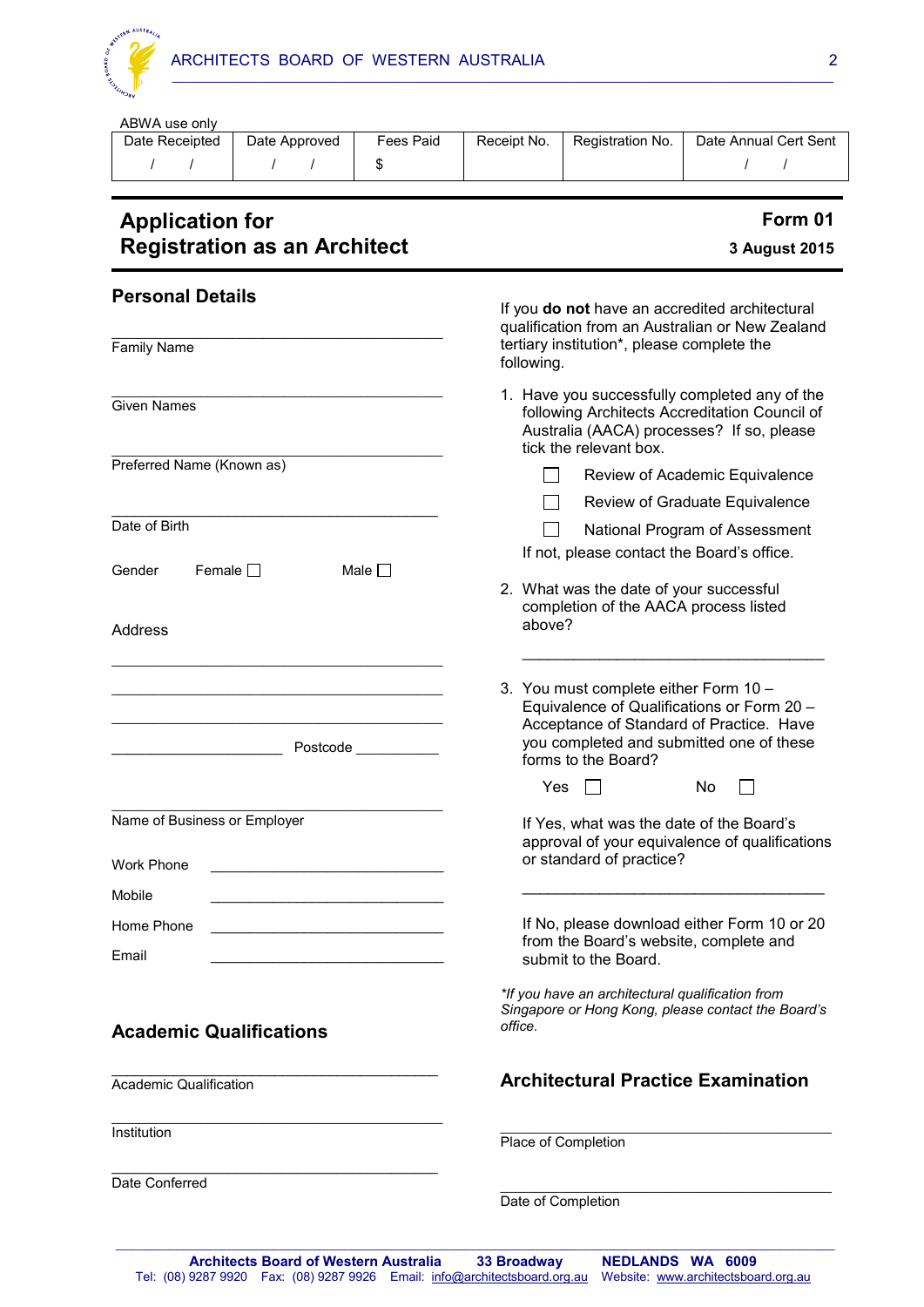

#### **Fitness to Practise**

|    |               |       |              | dealt with by a spent conviction order?                                                              |    | 1. Have you been convicted of an offence in<br>this State or elsewhere which has not been                                                                                        |  |
|----|---------------|-------|--------------|------------------------------------------------------------------------------------------------------|----|----------------------------------------------------------------------------------------------------------------------------------------------------------------------------------|--|
|    |               | Yes   |              |                                                                                                      | No |                                                                                                                                                                                  |  |
|    |               |       | against you? |                                                                                                      |    | 2. Do you have any prosecutions pending                                                                                                                                          |  |
|    |               | Yes   |              |                                                                                                      | No |                                                                                                                                                                                  |  |
|    | architect?    |       |              |                                                                                                      |    | 3. Have you previously been registered as an                                                                                                                                     |  |
|    |               |       | Yes II       |                                                                                                      | No |                                                                                                                                                                                  |  |
| 4. |               |       |              | If you answered yes to question 3:<br>(a) has your registration ever been<br>suspended or cancelled? |    |                                                                                                                                                                                  |  |
|    |               |       | Yes          |                                                                                                      | No |                                                                                                                                                                                  |  |
|    |               |       | misconduct?  | (b) have you ever been dealt with for                                                                |    |                                                                                                                                                                                  |  |
|    |               |       | Yes          |                                                                                                      | No |                                                                                                                                                                                  |  |
|    |               |       |              | pending against you?                                                                                 |    | (c) are there any unresolved complaints                                                                                                                                          |  |
|    |               |       | Yes          |                                                                                                      | No |                                                                                                                                                                                  |  |
| 5. | board?        |       |              |                                                                                                      |    | Has any application by you for registration as<br>an architect been refused by any registration                                                                                  |  |
|    |               | Yes I |              |                                                                                                      | No |                                                                                                                                                                                  |  |
|    | jurisdiction? |       |              | 6. Have you ever been a director, officer,                                                           |    | shareholder or employee of a corporation<br>which has been the subject of disciplinary<br>proceedings for the contravention of any<br>statute in Western Australia, or any other |  |
|    |               | Yes   |              |                                                                                                      | No |                                                                                                                                                                                  |  |
|    | informed?     |       |              | capacity to competently practise as an                                                               |    | 7. Are there any other matters which may be<br>relevant to your suitability for registration or<br>architect about which the Board should be                                     |  |
|    |               | Yes   |              |                                                                                                      | No |                                                                                                                                                                                  |  |
|    |               |       |              |                                                                                                      |    | If you have answered 'Yes' to any of the above,<br>excluding question 3, please provide details in a                                                                             |  |

sealed envelope and submit with this application.

# **Professional Indemnity Insurance**

Professional indemnity insurance is required for practising architects. You must provide a copy of the certificate of currency showing the amount (minimum \$1,000,000) and period of cover.

| I have attached a copy of the certificate of |
|----------------------------------------------|
| currency from my insurer; or                 |

| $\Box$ I have attached a letter from my employer |
|--------------------------------------------------|
| naming me as an insured employee and a           |
| copy of their certificate of currency.           |

#### **Website**

Your contact details can be made available via the *Search the Register* function on the Board's website.

 $\Box$  I would like my address, work phone number and email address to be made available on the Board's website.

#### **Supporting Documentation Required**

Please attach the following documents to this application form (assemble in the order as listed).

- Certified**\*** copy of driver's licence or passport;
- $\Box$  Certified\* copy of academic qualifications;

 Certified**\*** copy of Board letter stating attainment of Equivalence of Qualifications or Standard of Practice (if applicable);

- Certified**\*** copy of letter of notification of success in the Architectural Practice Examination (APE) or APE certificate;
- Certified**\*** copy or original police clearance certificate obtained within the preceding six months;
- $\Box$  Copy of professional indemnity insurance (PII) certificate of currency – either your own policy or a copy of your employer's policy, if you are to be insured through their policy;
- $\Box$  Copy of letter from your employer naming you as an insured employee (only required if you are to be insured through your employer's PII policy).
- **\*** Documents can be certified by a Justice of the Peace, architect, doctor, lawyer, pharmacist, bank manager or equivalent.